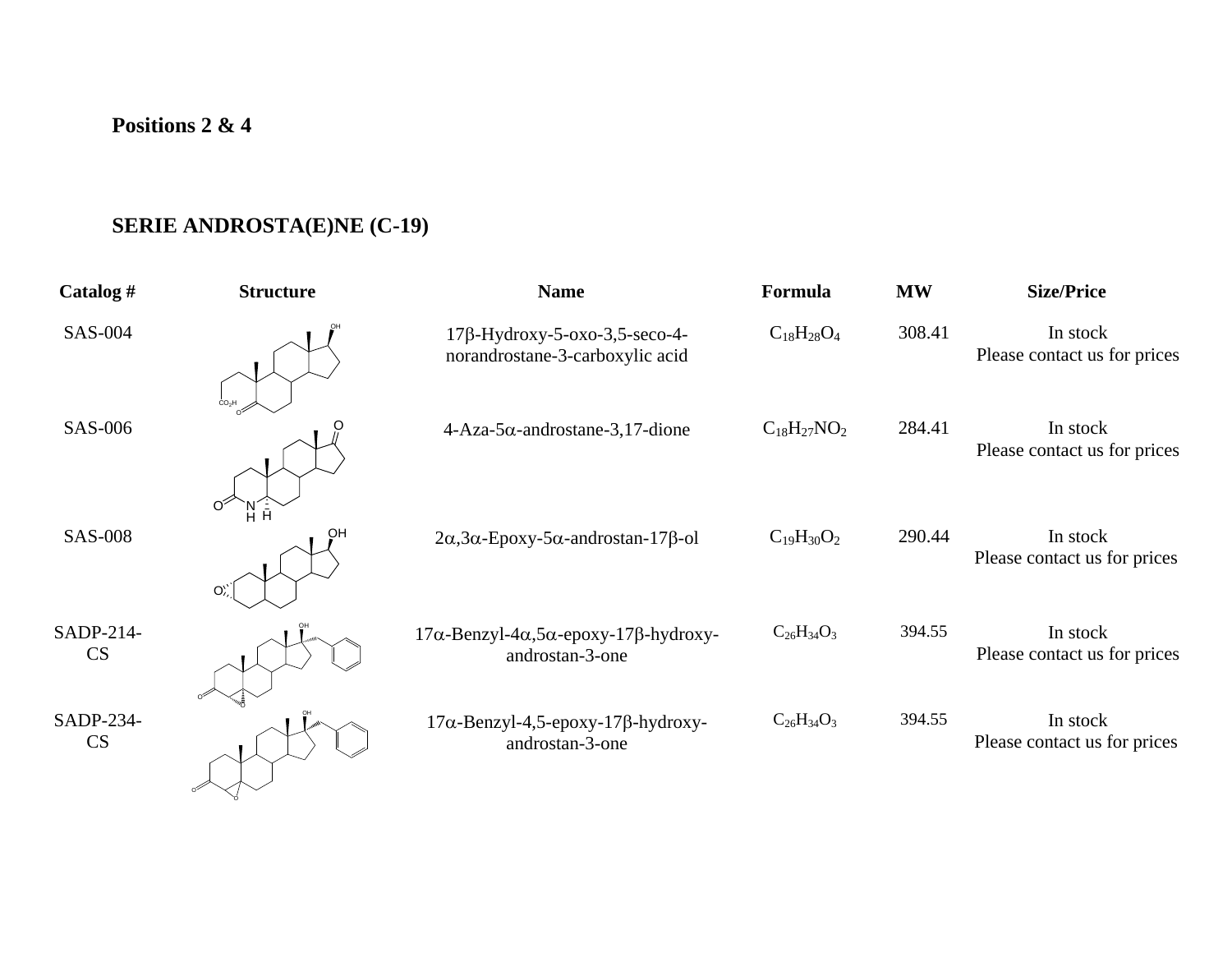| SADP-1013       | $17\alpha$ -Benzyl-17 $\beta$ -hydroxy-4-methoxy-4-<br>androsten-3-one | $C_{27}H_{35}O_3$ | 408.57 | In stock<br>Please contact us for prices |
|-----------------|------------------------------------------------------------------------|-------------------|--------|------------------------------------------|
| SADP-1034       | 17α-Benzyl-4-chloro-17β-hydroxy-4-<br>androsten-3-one                  | $C_{28}H_{38}O_2$ | 378.55 | Please contact us for prices             |
| SADP-1432       | $17\alpha$ -(Benzyl)-17 $\beta$ -hydroxy-1,4,6-<br>androstatrien-3-one | $C_{26}H_{30}O_2$ | 374.52 | In stock<br>Please contact us for prices |
| SADP-<br>1456-C | $17\alpha$ -(Benzyl)-17 $\beta$ -hydroxy-1,4-<br>androstadien-3-one    | $C_{26}H_{32}O_2$ | 376.53 | In stock<br>Please contact us for prices |
| SADP-<br>4453-1 | $17\beta$ -hydroxy-2,3--androstene                                     | $C_{21}H_{32}O_2$ | 316.48 | In stock<br>Please contact us for prices |
| DPCO1           |                                                                        |                   |        |                                          |

HO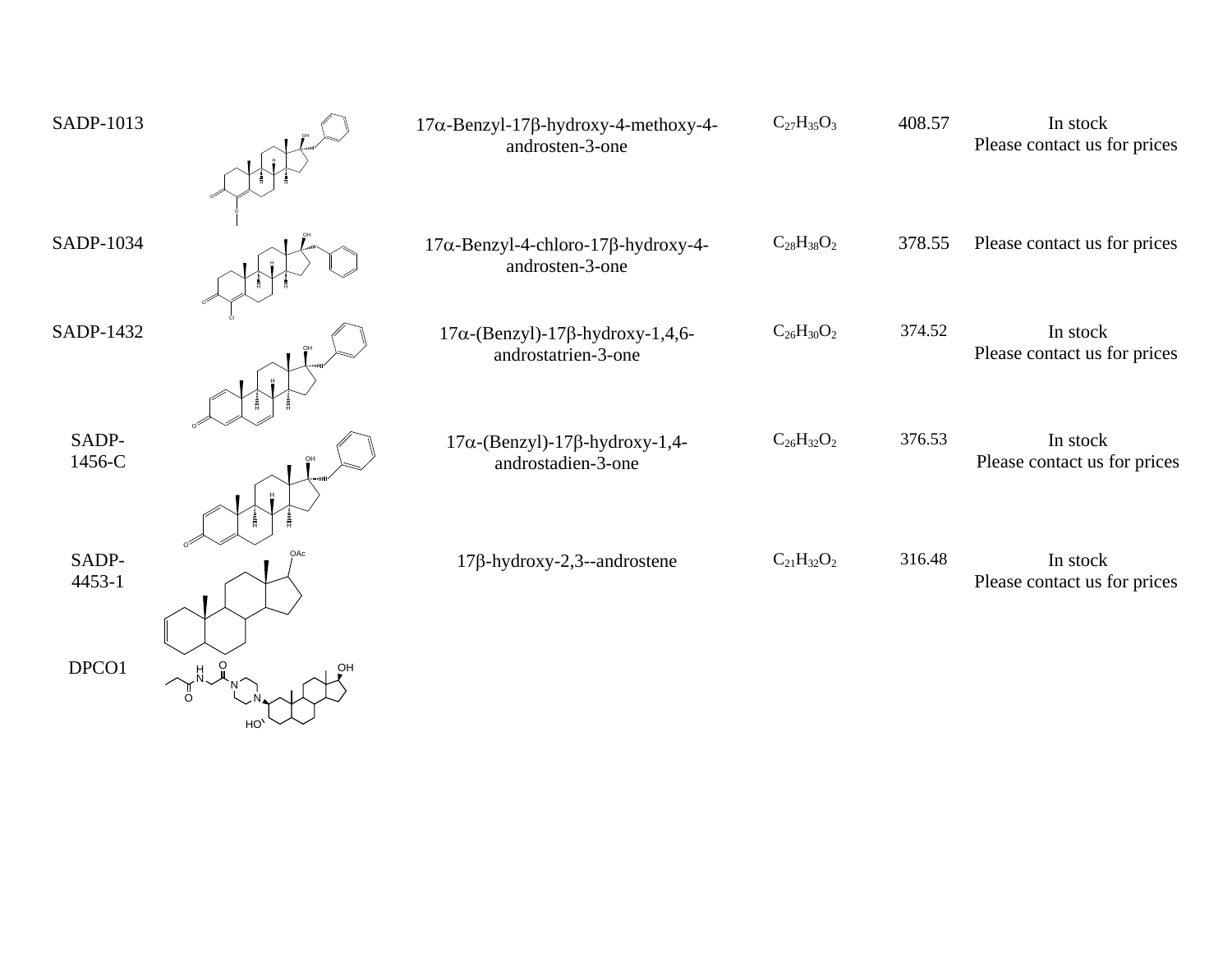$DPCO2$ 



DPCO<sub>3</sub>



DPCO4



DPCO5



DPCO<sub>6</sub>



DPCO7



DPCO8



In stock Please contact us for prices

In stock Please contact us for prices

In stock Please contact us for prices

In stock Please contact us for prices

In stock Please contact us for prices

In stock Please contact us for prices

Please contact us for prices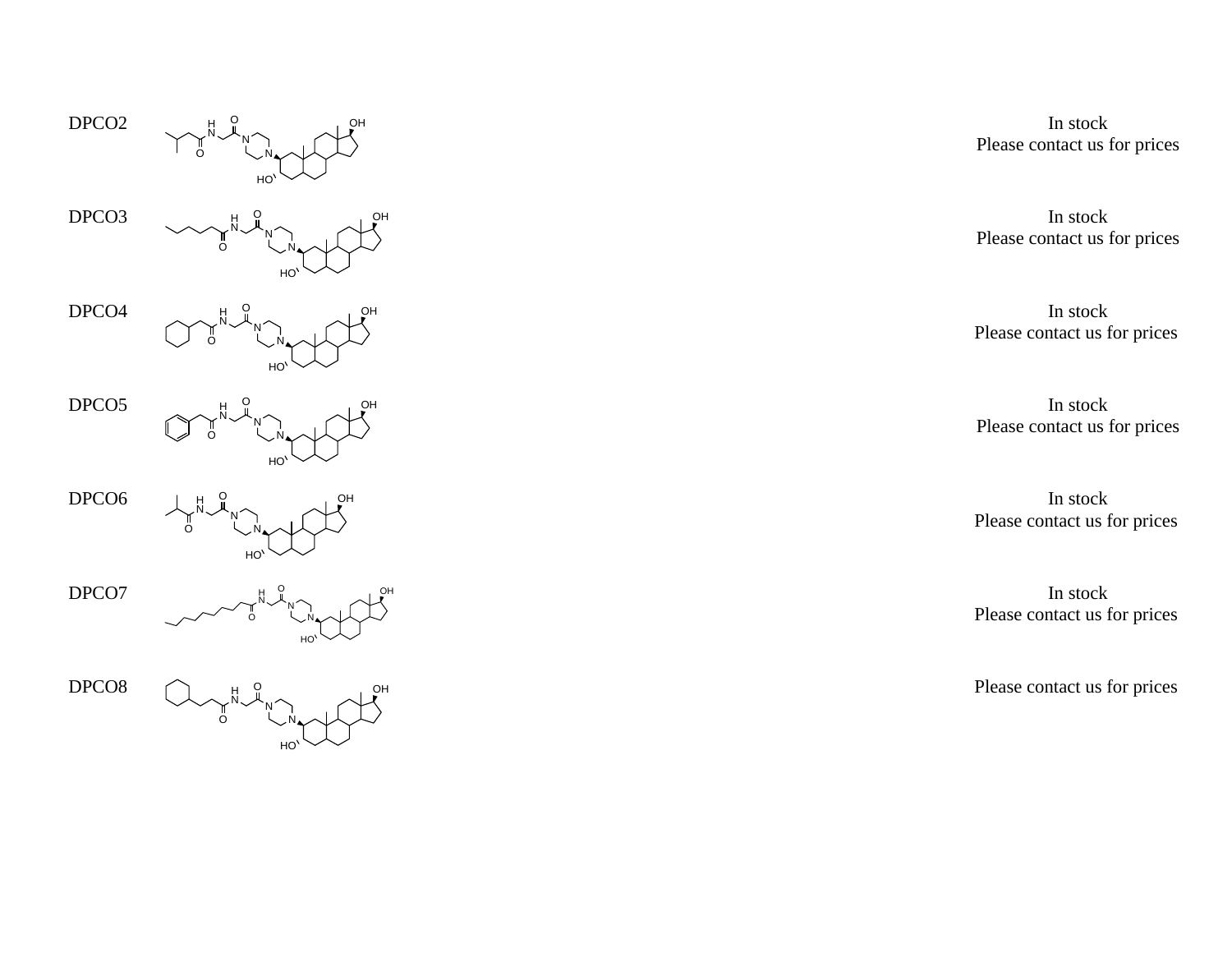DPCO<sub>9</sub>



 $DPCO10$ 



 $DPCO11$ 



 $DPCO12$ 



DPCO13



 $DPCO14$ 



 $DPCO15$ 



In stock Please contact us for prices

In stock Please contact us for prices

In stock Please contact us for prices

In stock Please contact us for prices

In stock Please contact us for prices

In stock Please contact us for prices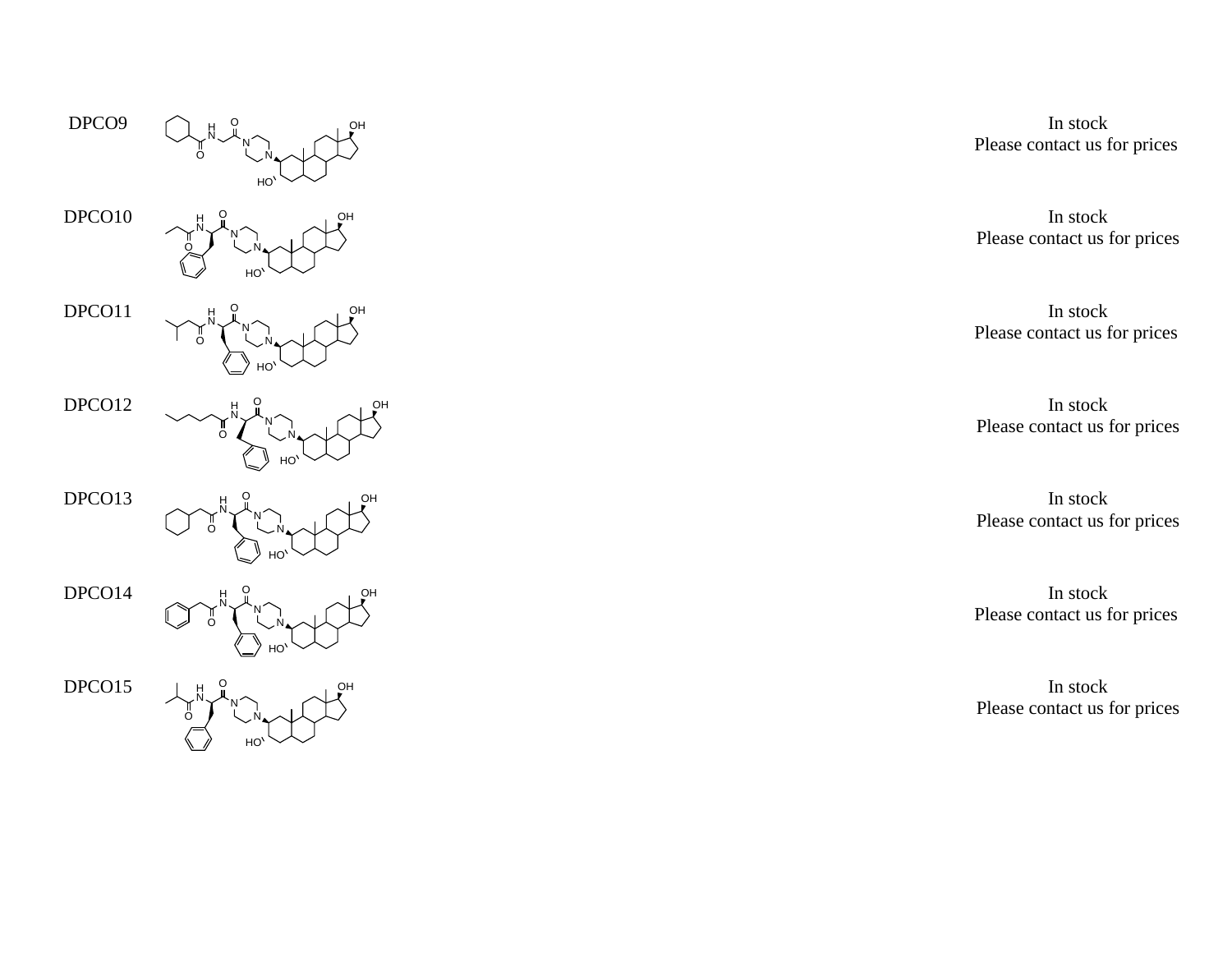$DPCO16$ 



DPCO17



 $DPCO18$ 



DPCO19



 $DPCO20$ 



 $DPCO21$ 



 $DPCO22$ 



In stock Please contact us for prices

In stock Please contact us for prices

Please contact us for prices

In stock Please contact us for prices

In stock Please contact us for prices

In stock Please contact us for prices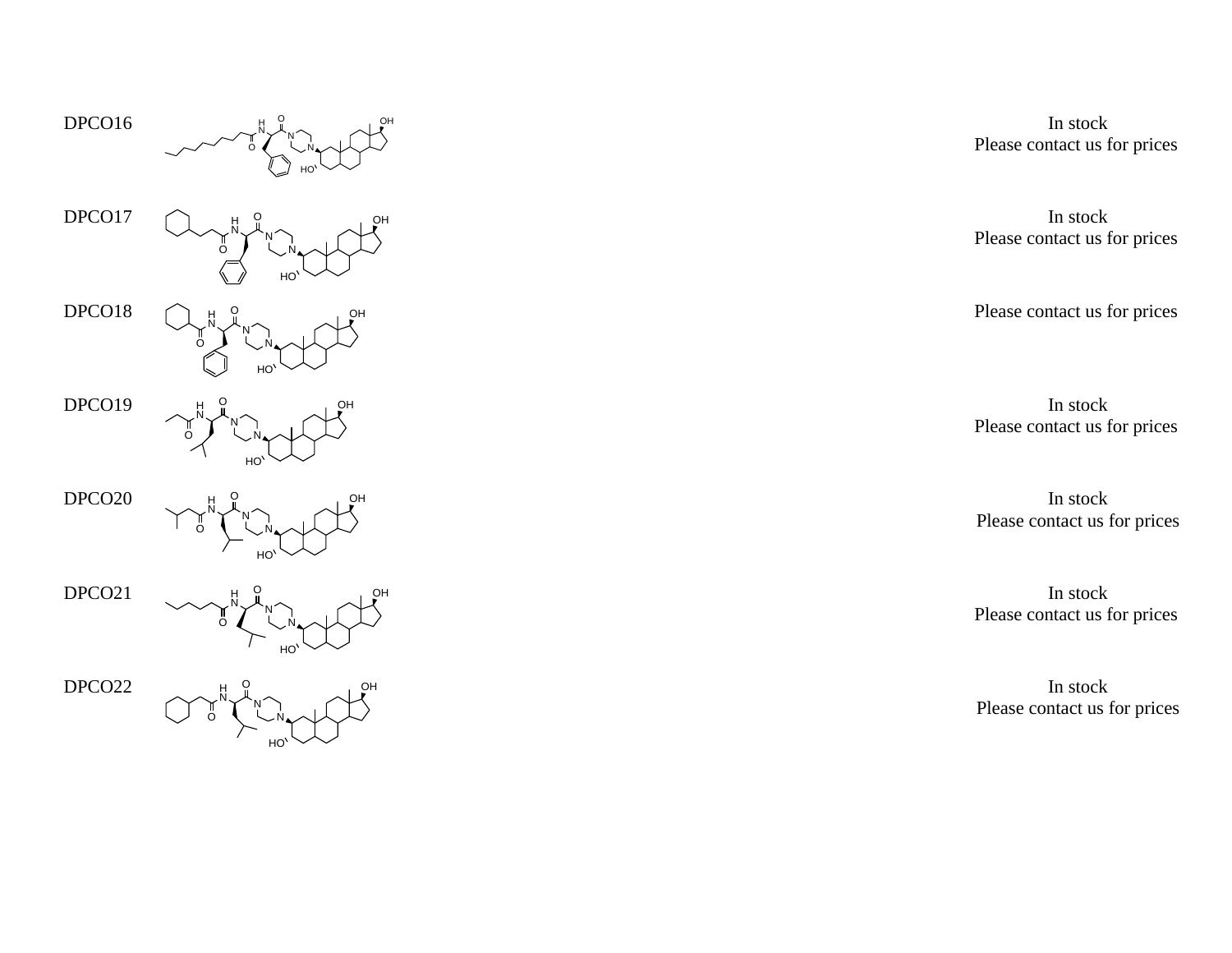DPCO23 HONNO HNO

 $DPCO24$ 



 $DPCO25$ 



 $DPCO26$ 



DPCO27



DPCO28



DPCO29



In stock Please contact us for prices

In stock Please contact us for prices

In stock Please contact us for prices

In stock Please contact us for prices

In stock Please contact us for prices

Please contact us for prices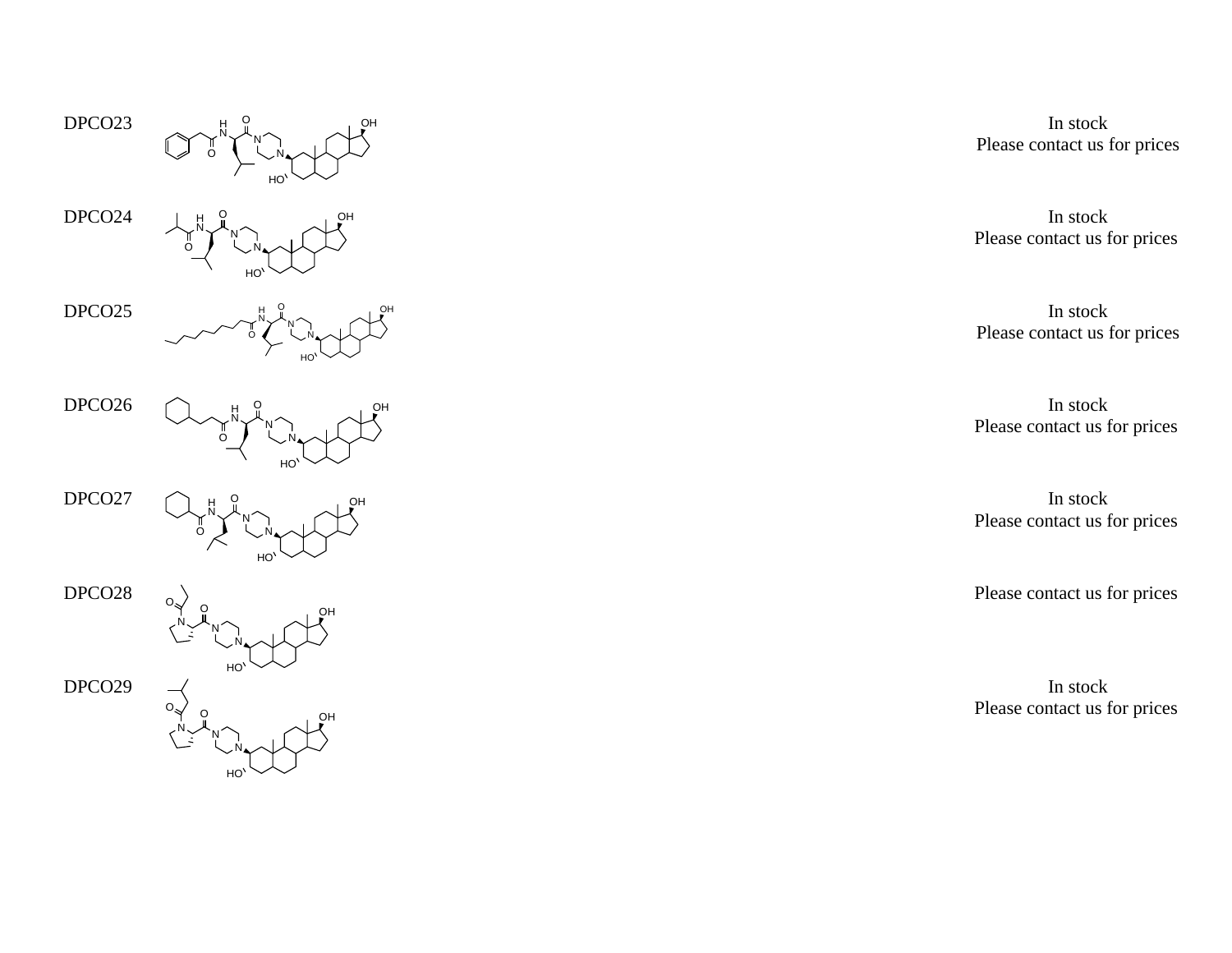

In stock Please contact us for prices

In stock Please contact us for prices

In stock Please contact us for prices

In stock Please contact us for prices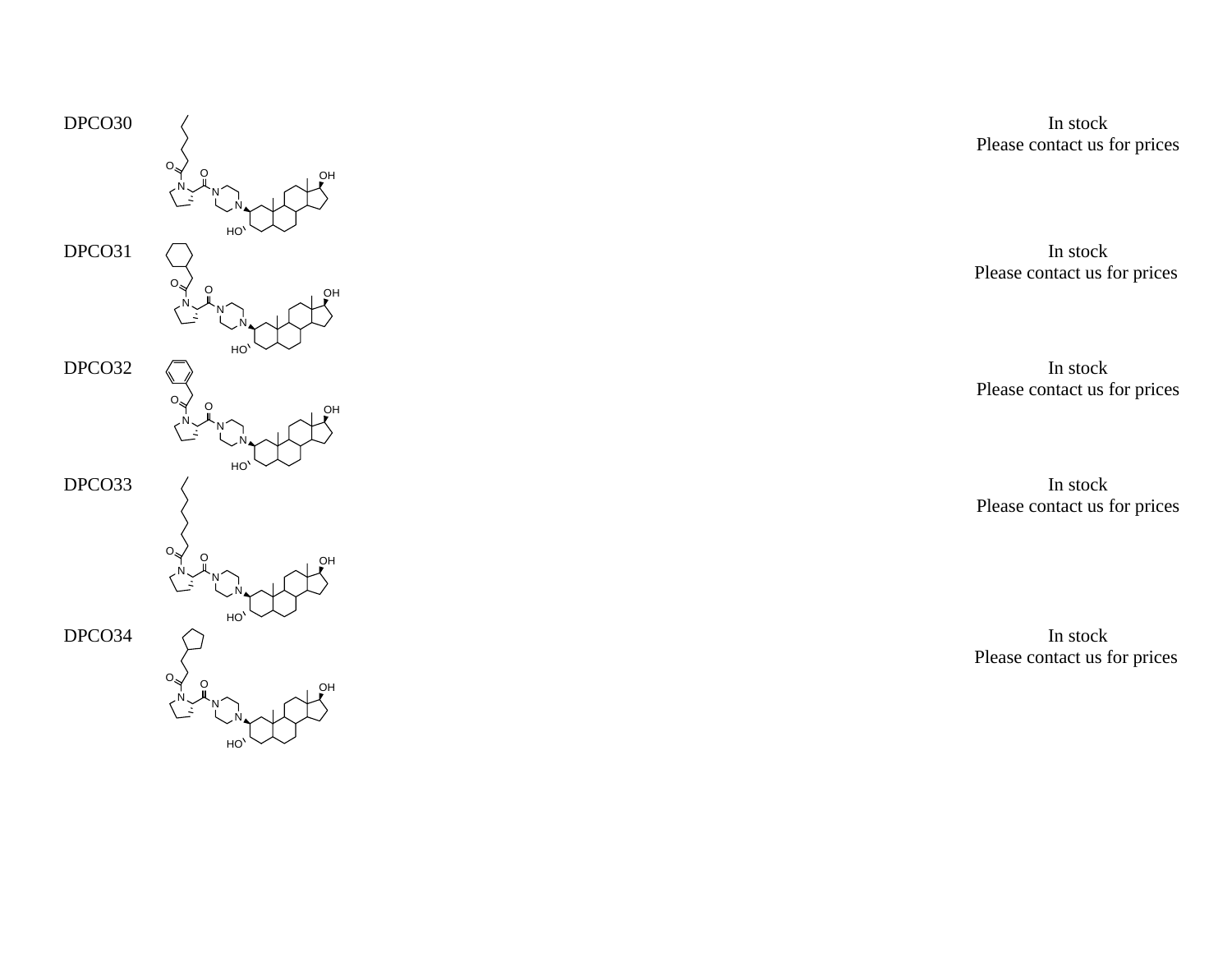## **SERIE ESTRANE (C-18)**

| Catalog #      | <b>Structure</b>      | <b>Name</b>                                                                                     | Formula               | <b>MW</b> | <b>Size/Price</b>                        |
|----------------|-----------------------|-------------------------------------------------------------------------------------------------|-----------------------|-----------|------------------------------------------|
| <b>SES-003</b> |                       | 3-Hydroxy-2-tert-butylestra-1(10),2,4-<br>trien-17-one (2-tert-Butyl estrone)                   | $C_{22}H_{30}O_2$     | 326.47    | Please contact us for prices             |
| <b>SES-004</b> | Br<br>HO <sup>®</sup> | 3-Hydroxy-2-,4-dibromoestra-<br>$1(10),2,4$ -trien-17-one (2,4-Dibromo<br>estrone)              | $C_{18}H_{20}Br_2O_2$ | 428.16    | In stock<br>Please contact us for prices |
| <b>SES-005</b> | HO<br>Br              | $3-Hydroxy-4-bromoestra-1(10),2,4-$<br>trien-17-one (4-Bromoestrone)                            | $C_{18}H_{21}BrO_2$   | 349.26    | In stock<br>Please contact us for prices |
| <b>SES-006</b> | HO<br>NO-             | 3-Hydroxy-4-nitroestra-1(10),2,4-trien-<br>17-one (4-Nitroestrone)                              | $C_{18}H_{21}NO_4$    | 315.36    | In stock<br>Please contact us for prices |
| <b>SES-007</b> | $F_3C_3$              | 3-Hydroxy-2-trifluoromethylestra-<br>$1(10), 2, 4$ -trien-17-one<br>(2-Trifluoromethyl estrone) | $C_{19}H_{21}F_3O_2$  | 338.36    | In stock<br>Please contact us for prices |
| <b>SES-008</b> | HO <sup>®</sup><br>HO | 3-Hydroxy-2-iodoestra-1(10),2,4-trien-<br>17-one (2-Iodoestrone)                                | $C_{18}H_{21}IO_2$    | 396.26    | In stock<br>Please contact us for prices |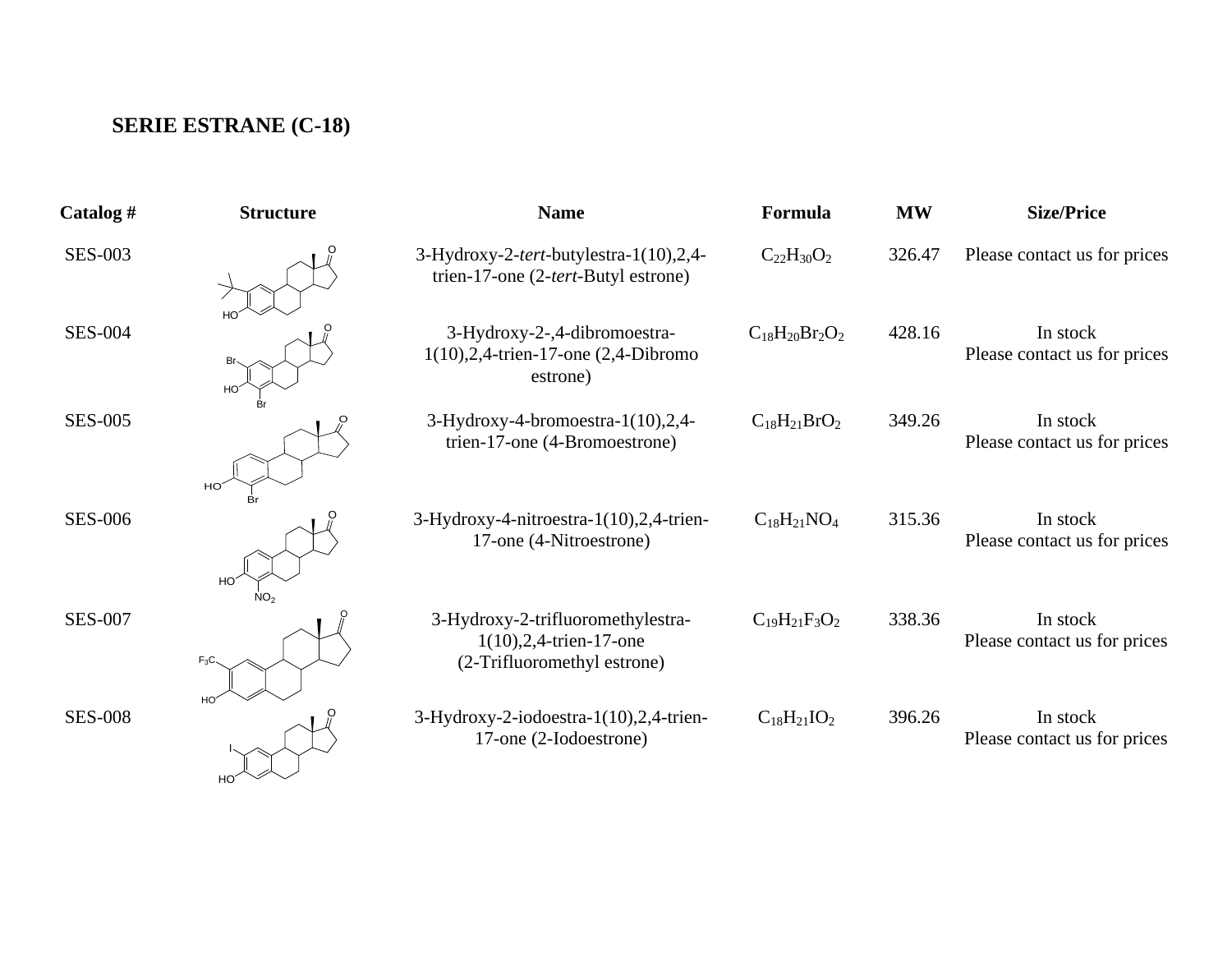| <b>SEDP-1886</b> |          | 3-Hydroxy-2-methoxyestra-1(10),2,4-<br>trien-17-one<br>(2-Methoxyestrone)                                                                                                                        | $C_{19}H_{24}O_3$   | 300.39 | In stock<br>Please contact us for prices |
|------------------|----------|--------------------------------------------------------------------------------------------------------------------------------------------------------------------------------------------------|---------------------|--------|------------------------------------------|
| <b>SEDP-1887</b> |          | $17\alpha$ -Benzyl-3-hydroxy-2-<br>methoxyestra-1(10),2,4-trien-17 $\beta$ -ol                                                                                                                   | $C_{26}H_{32}O_3$   | 392.53 | In stock<br>Please contact us for prices |
| SEDP-<br>1888-C  |          | $(13aS)-13a$ -methyl-<br>(2,3,3a,3b,4,5,9,10,11b,12,13,13a)<br>dodecahydronaphtho- $1H$ -<br>cyclopenta <sup>[7,8]</sup> phenanthro <sup>[3,2-1</sup> ]<br>e][1,2,3]oxathiazin-1-one-8,8-dioxide | $C_{19}H_{23}NO_4S$ | 361.46 | In stock<br>Please contact us for prices |
| <b>SEDP-1890</b> |          | $(13aS) - 13a$ -methyl- $(2,3,3a,3b,4,5)$<br>,11b,12,13,13a)-decahydronaphtho-1 $H$ -<br>$cyclopenta[7,8]phenanthro[3,2-$<br>e][1,2,3]oxathiazin-1-one-8,8-dioxide                               | $C_{19}H_{21}NO_4S$ | 359.44 | In stock<br>Please contact us for prices |
| <b>SEDP-1907</b> | $H_2N$ - | 3-Hydroxy-2-methoxyestra-1(10),3,4-<br>trien-17-one 3-sulfamate<br>(2-Methoxyestrone sulfamate)                                                                                                  | $C_{19}H_{25}NO_5S$ | 379.47 | In stock<br>Please contact us for prices |
| SEDP-<br>1908-B  |          | $17\alpha$ -(4-tert-butylbenzyl)-3-hydroxy-2-<br>methoxyestra-1(10), 3, 4-trien-17 $\beta$ -ol 3-<br>sulfamate                                                                                   | $C_{30}H_{41}NO_5S$ | 527.72 | In stock<br>Please contact us for prices |
| SEDP-1912        |          | $17\alpha$ -(4-tert-butylbenzyl)-3-hydroxy-2-<br>methoxyestra-1(10), 3, 4-trien-17 $\beta$ -ol                                                                                                   | $C_{30}H_{40}O_3$   | 448.64 | In stock<br>Please contact us for prices |

HO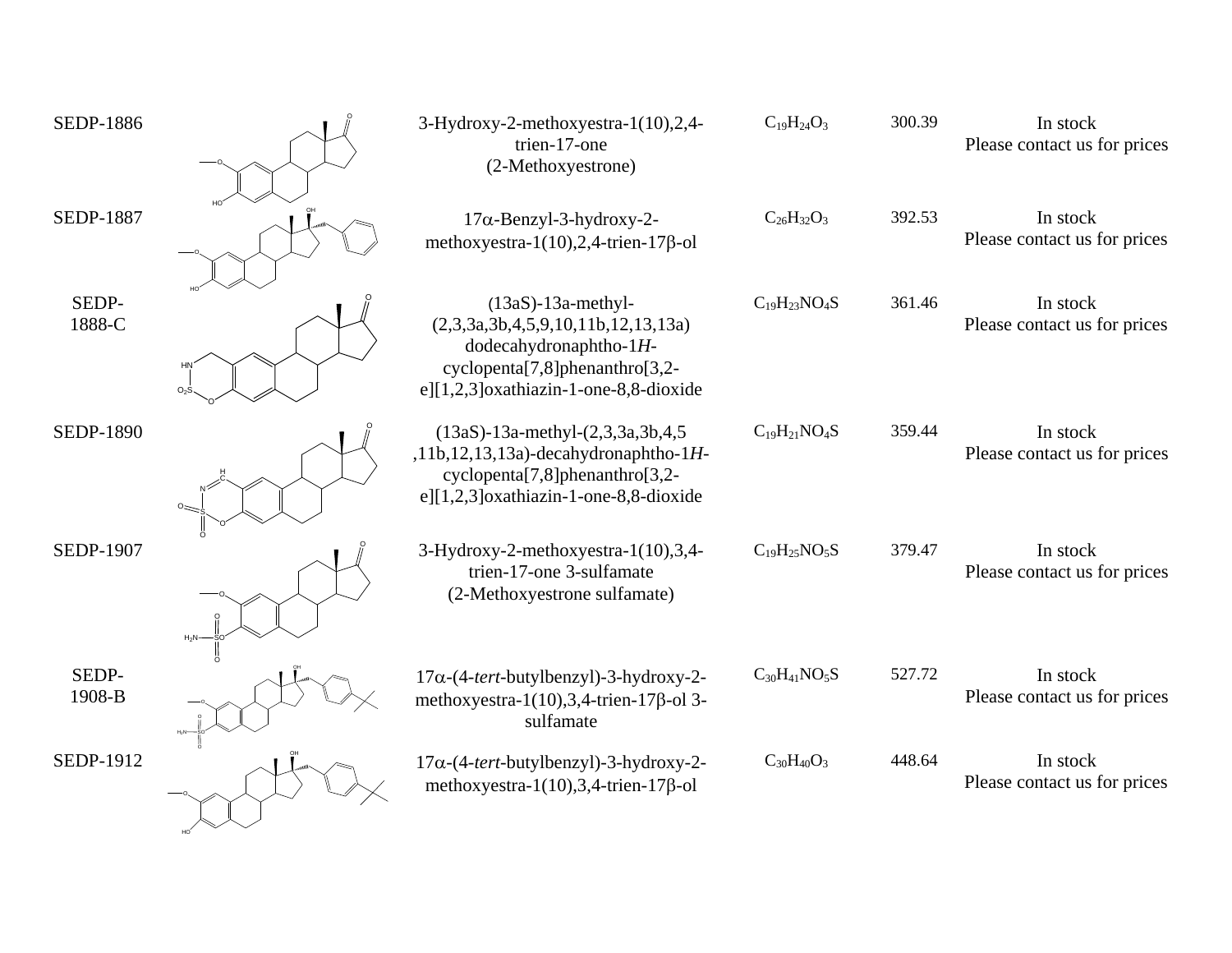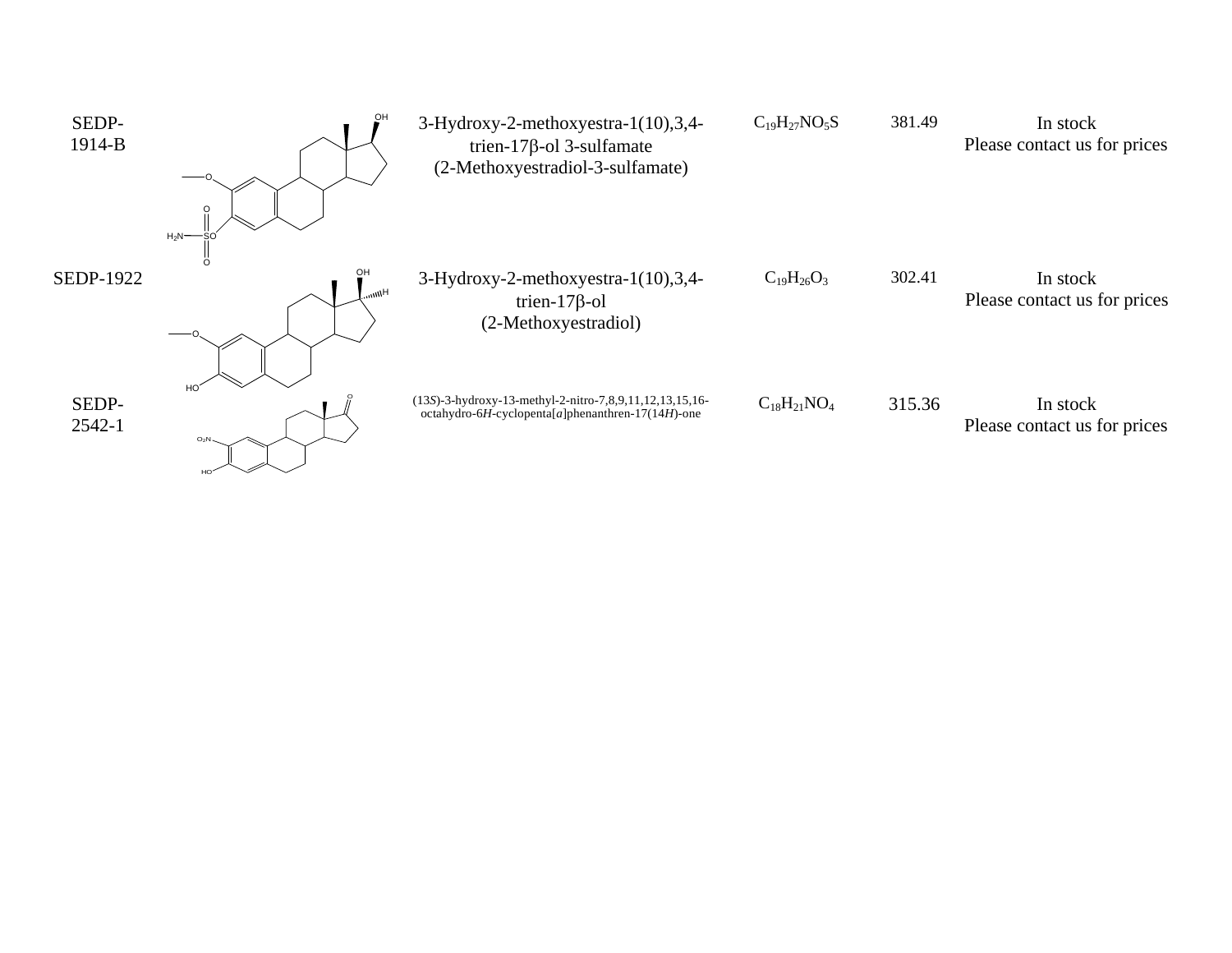## **SERIE PREGNANE (C-21)**

O

| Catalog#        | <b>Structure</b> | <b>Name</b>                                                                               | Formula             | <b>MW</b> | <b>Size/Price</b>                        |
|-----------------|------------------|-------------------------------------------------------------------------------------------|---------------------|-----------|------------------------------------------|
| SPDP-218-<br>CS |                  | (20S)-20-Benzyl-4-chloro-20-hydroxy-<br>4-pregnen-3-one                                   | $C_{28}H_{37}ClO_2$ | 441       | In stock<br>Please contact us for prices |
| SPDP-225-<br>CS |                  | $(20 S)$ -20-Benzyl-4-chloro-4 $\alpha$ ,5 $\alpha$ -<br>epoxy-20-hydroxy-4-pregnen-3-one | $C_{28}H_{38}O_3$   | 422.6     | In stock<br>Please contact us for prices |
| SPDP-233-<br>CS | հայրի            | $(20 S)$ -20-Benzyl-4-chloro-4,5-epoxy-<br>20-hydroxy-4-pregnen-3-one                     | $C_{28}H_{38}O_3$   | 422.60    | In stock<br>Please contact us for prices |
| SPDP-1030       |                  | $(20 S)-20$ -Benzyl-4-methoxy-4-<br>pregnen-3-one                                         | $C_{29}H_{40}O_3$   | 436.63    | In stock<br>Please contact us for prices |